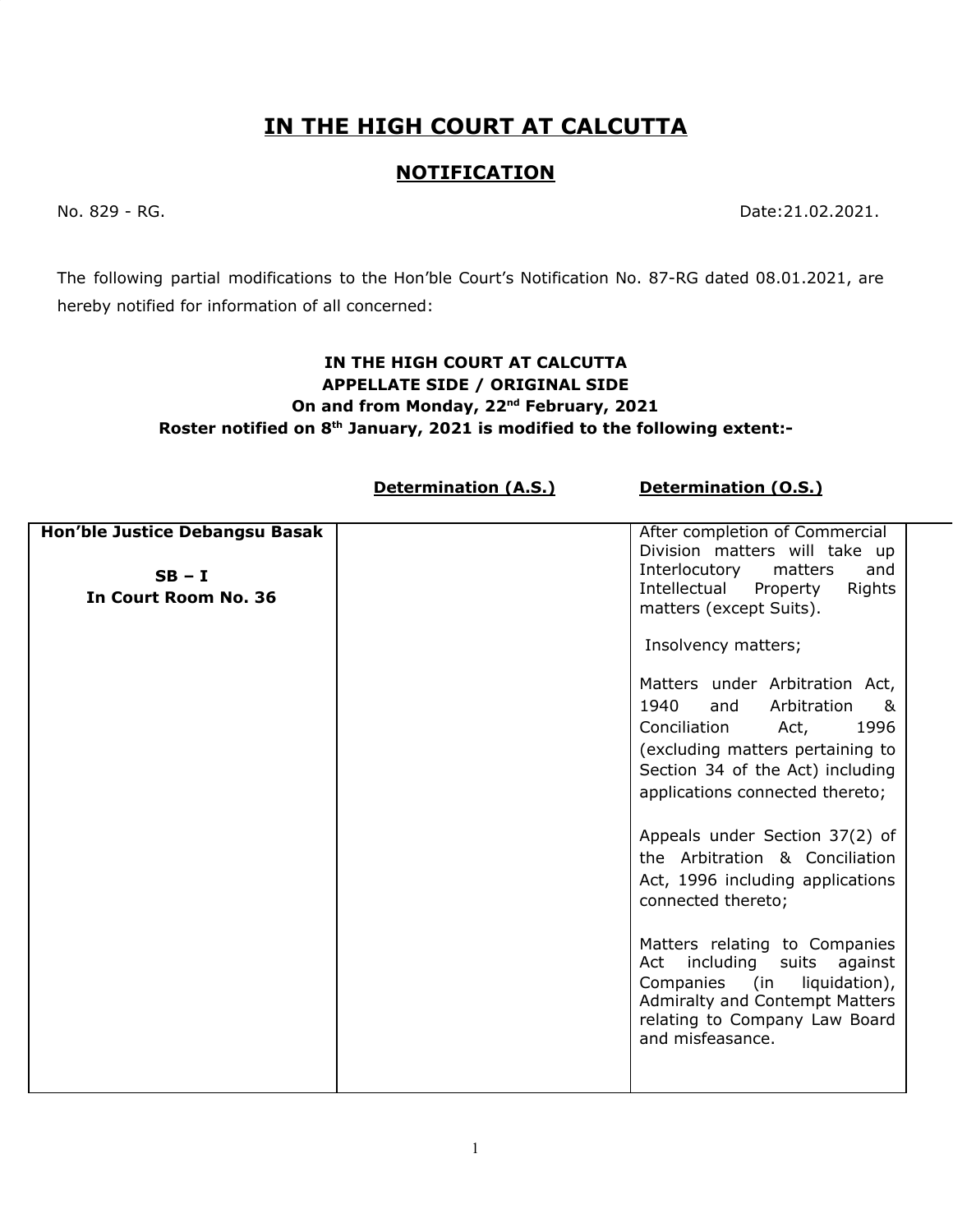| Hon'ble Justice Ravi Krishan                                             | Matters (motion & hearing) under                                                                                                                                                                                                         | Matters (motion & hearing)                                                                                                                                                                                                                                        |
|--------------------------------------------------------------------------|------------------------------------------------------------------------------------------------------------------------------------------------------------------------------------------------------------------------------------------|-------------------------------------------------------------------------------------------------------------------------------------------------------------------------------------------------------------------------------------------------------------------|
| <b>Kapur</b><br>$SB - IX$<br><b>In Court Room No.10</b>                  | Article 226 of the Constitution<br>relating to Madhyamik Sikshya<br>Kendra under Group-II, including<br>applications connected thereto;                                                                                                  | under Article<br>of<br>226<br>the<br>Constitution<br>relating<br>to<br>Madhyamik<br>Sikshya<br>Kendra,<br>including applications connected<br>thereto;                                                                                                            |
|                                                                          | Matters (motion & hearing) under<br>Article 226 of the Constitution<br>relating to Residuary under Group<br>IX pertaining to Public Premises<br>(Unauthorised Occupants) Act,<br>1971<br>including<br>applications<br>connected thereto; | Matters<br>(motion & hearing)<br>of<br>under<br>Article<br>226<br>the<br>Constitution<br>relating<br>to<br>Residuary under Group<br>IX<br>relating to Public Premises<br>(Unauthorised Occupants) Act,<br>1971<br>including<br>applications<br>connected thereto; |
|                                                                          | Matters (motion & hearing) under<br>Article 226 of the Constitution of<br>India relating to Co-operative<br><b>Societies</b><br>under<br>Group<br>V.<br>(excluding service matters) and<br>applications connected thereto;               | Matters (motion & hearing)<br>Article 226<br>of the<br>under<br>Constitution of India relating to<br>Co-operative Societies<br>under<br>Group V (excluding service<br>matters)<br>and<br>applications<br>connected thereto;                                       |
|                                                                          | Appeals relating to all Claim cases<br>including applications connected<br>thereto (excluding admission of<br>Appeals under Section 30 of the<br>Employees' Compensation Act,<br>1923);                                                  | Hearing<br>of<br>writ<br>petitions<br>irrespective of classification and<br>applications connected thereto.                                                                                                                                                       |
|                                                                          | of<br>writ<br>petitions<br>Hearing<br>irrespective of classification and<br>applications connected thereto.                                                                                                                              |                                                                                                                                                                                                                                                                   |
| Hon'ble Justice Biswajit Basu<br>$SB - XI$<br><b>In Court Room No.18</b> | Matters (motion & hearing) under<br>Article 226 of the Constitution<br>relating to Madrasah Education<br>under Group II and applications<br>connected thereto;                                                                           | (motion $\overline{8}$<br><b>Matters</b><br>hearing)<br>Article<br>226<br>of<br>under<br>the<br>Constitution<br>relating<br>to<br>Madrasah<br>Education<br>under<br>Group II<br>and<br>applications<br>connected thereto;                                         |
|                                                                          | Matters (motion & hearing) under<br>Article 226 of the Constitution<br>relating to Appointment<br>and<br>Service Condition of Para Teachers<br>under Group II and applications<br>connected thereto;                                     | Matters (motion & hearing)<br>under Article<br>of the<br>226<br>Constitution<br>relating<br>to<br>Appointment<br>Service<br>and<br>Condition of Para<br>Teachers<br>under Group II and applications                                                               |
|                                                                          | Admission and Hearing of Civil<br>Revision<br>applications<br>and<br>applications under Article 227 of<br>the Constitution of India arising<br>out of Testamentary, Ejectment /                                                          | connected thereto.<br>Matters (motion & hearing)<br>under Article 226 of the<br>Constitution of India relating to                                                                                                                                                 |